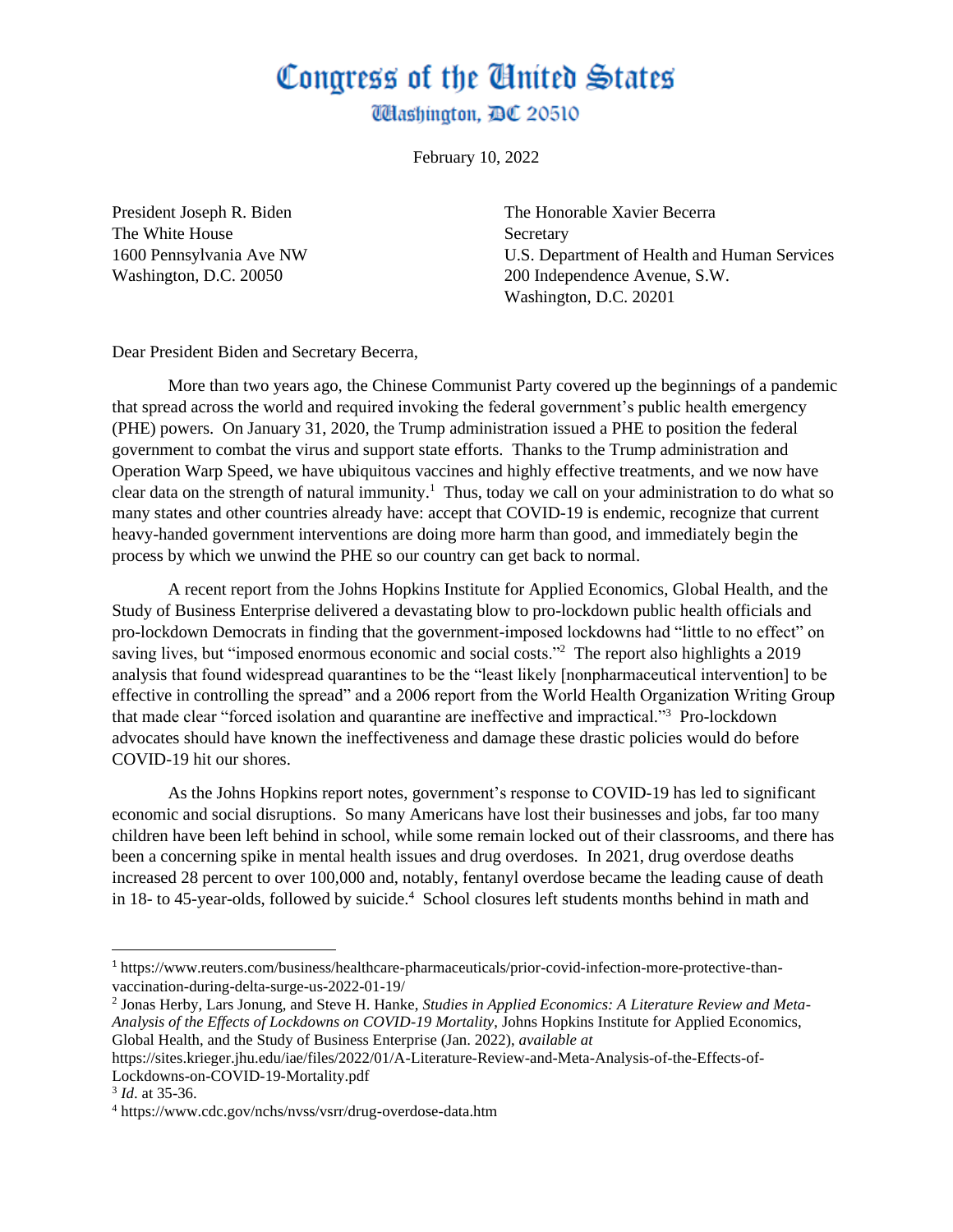reading<sup>5</sup> and significantly reduced their future earning capacity.<sup>6</sup> There have also been troubling spikes in mental health visits for children, particularly young women. In fact, during February 21 through March 20, 2021, suspected suicide attempt emergency department visits "were 50.6% higher among girls aged 12-17 years than during the same period in 2019."<sup>7</sup> Further, vaccine mandates have stretched hospitals and nursing homes thin, raising serious concerns about staff shortages and patient care. 8

Unfortunately, some state and local governments will continue to impose failed, restrictive policies as long as the federal PHE remains in effect, which sends the message that the country is still in a crisis that requires emergency powers. Thankfully, states are beginning to move in a different direction. Just this week, California, New Jersey, and Connecticut finally followed Republican-led states and began removing various masking mandates, but much more work needs to be done, especially where masks are still required for children in schools. Many other states have completely returned to normal with no significant negative impact on public health, and other countries around the world have done the same.<sup>9</sup> It is time for your administration to abandon its overbearing and authoritarian approach and show the country that the COVID-19 emergency is over.

Although the PHE was certainly necessary at the outset of the pandemic, it was always meant to be temporary. Our country is now in a much different situation than we were when the PHE was originally enacted, as evidenced by the most recent Omicron wave. During the Omicron wave, widespread vaccination and natural immunity among American adults resulted in lower rates of hospitalizations and deaths amongst the total number of cases that the country saw relative to other waves like in December of 2020 or this past summer with the Delta variant.<sup>10</sup>

We recognize that the PHE cannot end overnight, and that certain actions must be taken to avoid significant disruption to patients and health care providers, including working with Congress to extend certain policies like maintaining access to telehealth services for our nation's seniors. A plan and concrete timelines to exit the PHE are long overdue, and it is time for you to take the necessary steps to begin immediately identifying and addressing all of the emergency measures and regulatory flexibilities enacted by the Department of Health and Human Services (HHS), such as telehealth flexibilities and Emergency Use Authorizations, that need to be phased out or made permanent before the PHE is ended. It is long-past time your administration show leadership in moving us to pre-pandemic life.

<sup>5</sup> https://www.mckinsey.com/industries/education/our-insights/covid-19-and-education-the-lingering-effects-ofunfinished-learning

<sup>6</sup> Penn Wharton Budget Model Analyzes Tradeoffs in Reopening Schools: K-12 Students Lose \$12-15K in Future Earnings Each Month of School Closure (Oct. 2020), *available at* https://news.wharton.upenn.edu/press-

releases/2020/10/penn-wharton-budget-model-analyzes-trade-offs-in-reopening-schools-k-12-students-lose-12-15kin-future-earnings-each-month-of-school-closure/#:~:text=School%20Closure%20%2D%20News-

<sup>,</sup>Penn%20Wharton%20Budget%20Model%20Analyzes%20Trade%2Doffs%20in%20Reopening%20Schools,the%2 0spread%20of%20the%20virus.

<sup>7</sup> Centers for Disease Control and Prevention, *Emergency Department Visits for Suspected Suicide Attempts Among Persona Aged 12-25 years Before and During the COVID-19 Pandemic – United States, January 2019-May 2021* (June 2021), *available at* https://www.cdc.gov/mmwr/volumes/70/wr/mm7024e1.htm

<sup>8</sup> Melanie Evans, Anna Wilde Mathews, and Julie Wernau, *Stretched Hospitals, Nursing Homes Fear Losing More Staff Over Vaccine Mandate*, Wall Street Journal (Jan. 2022), *available at* https://www.wsj.com/articles/stretchedhospitals-nursing-homes-fear-losing-more-staff-over-vaccine-mandate-11642183926

<sup>9</sup> https://news.sky.com/story/scandinavia-to-become-almost-entirely-free-of-covid-restrictions-with-sweden-to-joindenmark-and-norway-in-scrapping-rules-12531449

<sup>10</sup> https://www.washingtonpost.com/health/interactive/2022/omicron-comparison-cases-deaths-hospitalizations/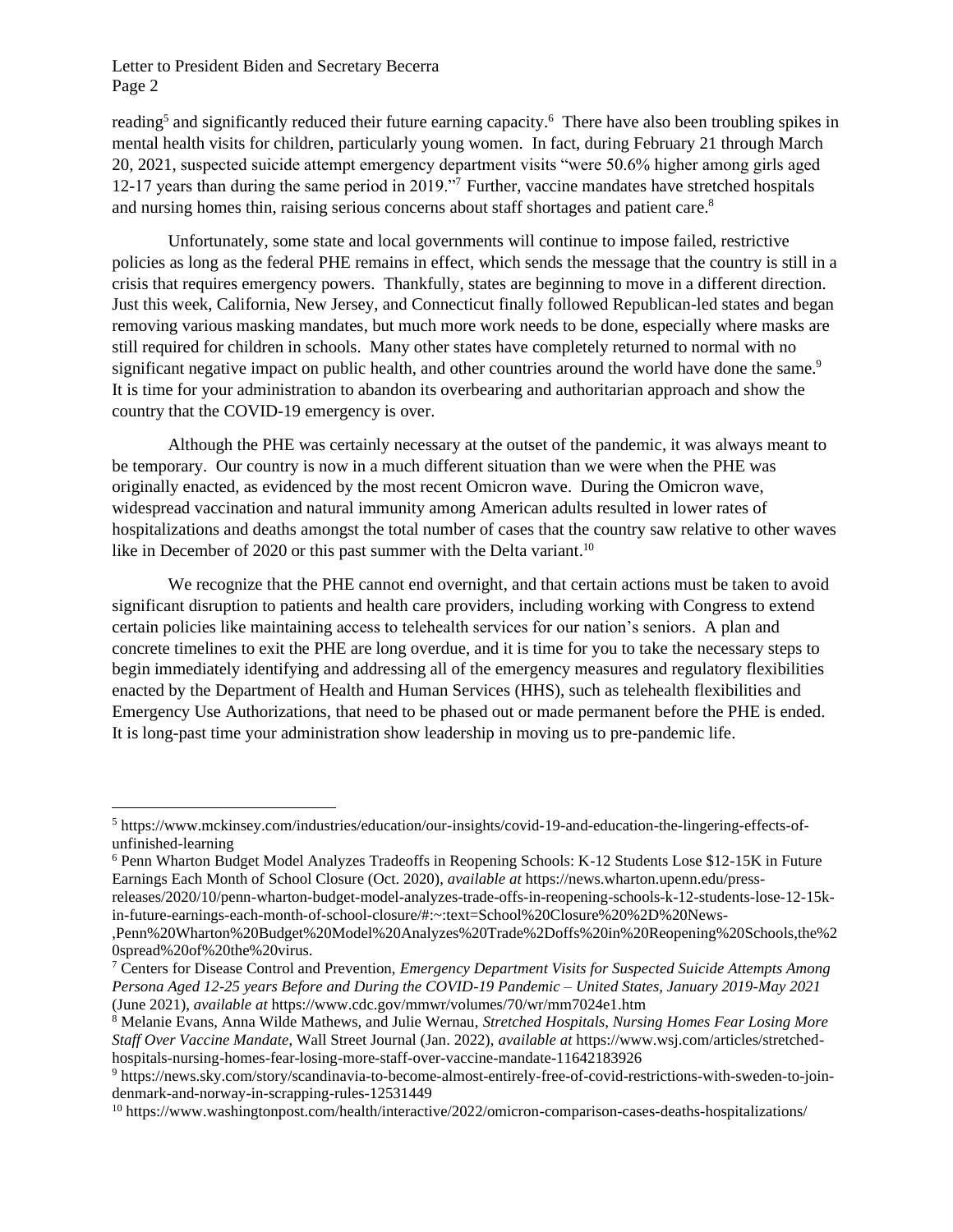The current extension of the COVID-19 PHE ends on April 15, 2022. As such, we call on you to take the following steps immediately:

- Establish a process with concrete goals and timelines for when and how we will exit the PHE;
- Identify all emergency measures, regulatory flexibilities, and related programs enacted during the PHE;
- Provide estimates of the projected costs to the federal government, any provisions necessary to address program integrity, any costs to states, and projected impact on patient health; and
- Identify any programs you recommend making permanent, including those which can be made permanent through existing regulatory authorities.

While you begin these steps to unwind the PHE, we call on you to take swift action to lift all vaccine mandates, which have not stopped the spread of COVID-19, but have alienated many Americans and have caused staff shortages at hospitals and other health care facilities; lift all mask mandates and the federal guidance that forces children to wear masks in schools and day care facilities (these are based on faulty data and are used in many Democratic-led jurisdictions to justify such mandates); and insist that schools fully open so children can learn in person. Americans, especially children, are in crisis. Instead of keeping us in a permanent state of emergency, it is time for this administration put people first and stop clinging to powers you currently enjoy under the PHE.

Given the urgent need to put an end to the harm caused by government's response to COVID-19, we request that you submit a comprehensive plan to Congress that addresses the items identified above no later than March 15, 2022. House Republicans are ready to review and consider expeditiously any legislation to address the issues needed to end this PHE and get America back to normal.

Sincerely,

Cathy McMorris Rodgers **Brett** Guthrie Republican Leader **Republican Leader Republican Leader** Committee on Energy and Commerce Subcommittee on Health

H. Morgan Gulffuth Fred Upton Republican Leader Member of Congress Subcommittee on Oversight and Investigations Committee on Energy and Commerce

OH Arthur

Committee on Energy and Commerce

Male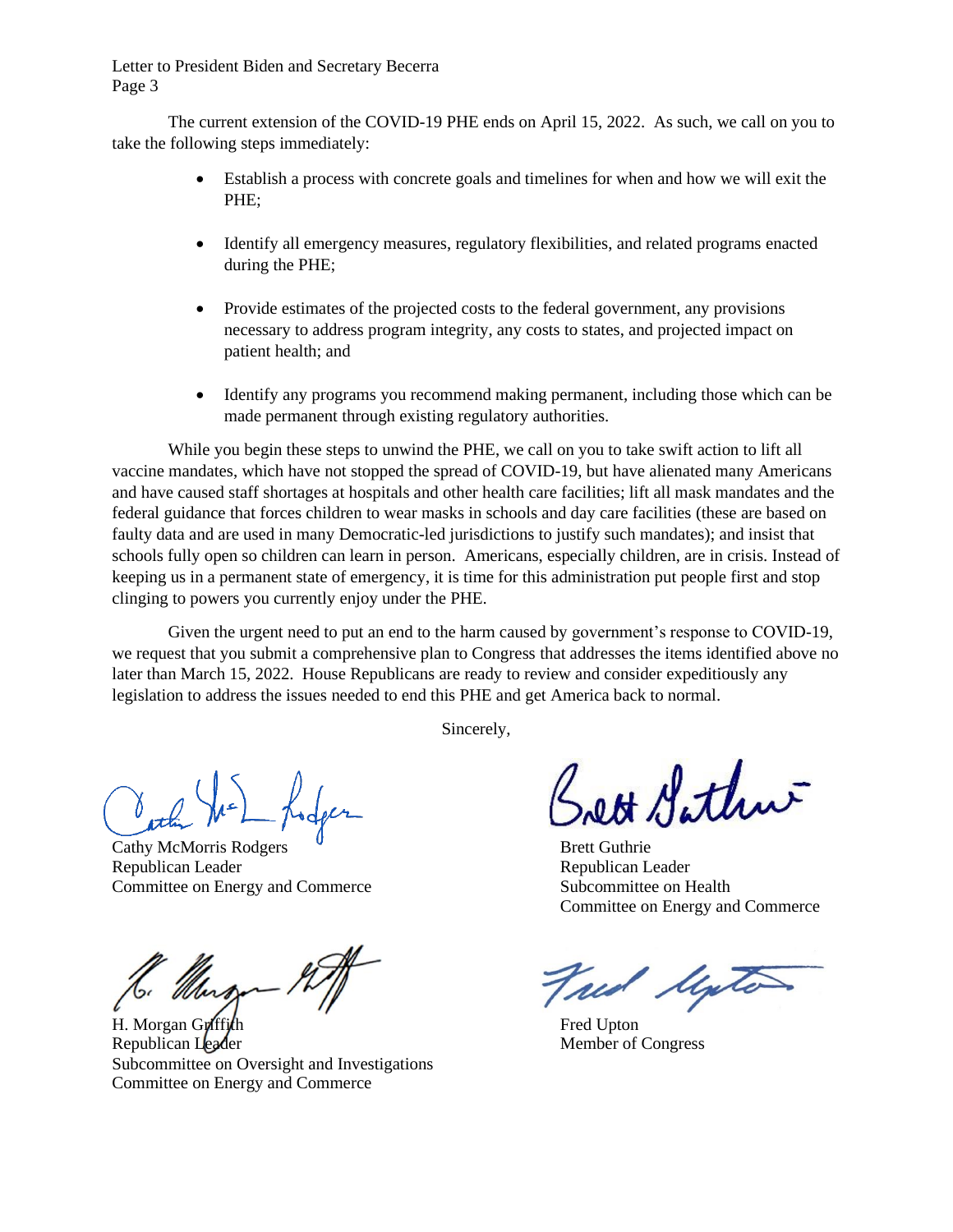Michael C. Burgess, M.D. Steve Scalise Member of Congress Member of Congress

Gus Bilirakis Bill Johnson



Billy Long Larry Bucshon, M.D. Member of Congress Member of Congress

geksame Milio

Markwayne Mullin **Richard Hudson** 

Fine Wale

Member of Congress Member of Congress

mam

Jeff Duncan Gary J. Palmer

teur Scalure

And B.N Robert E. Latta David B. McKinley Member of Congress Member of Congress

ahroon

Member of Congress Member of Congress

Member of Congress Member of Congress

t.

Tim Walberg **Earl L. "Buddy" Carter** 

Member of Congress Member of Congress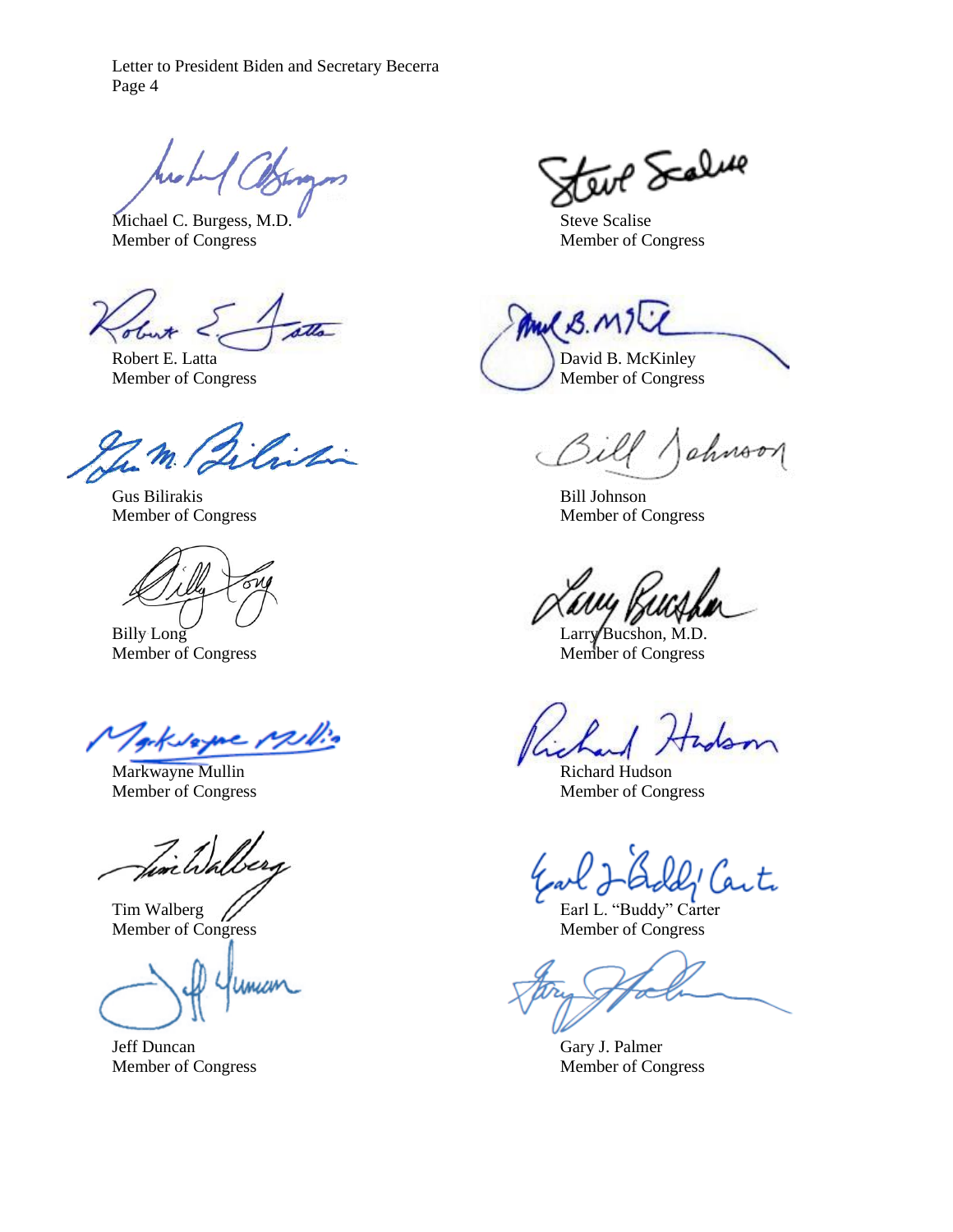$M_{rel}$   $\rho$ 

Neal P. Dunn, M.D. John R. Curtis

Debbie Lesko Greg Pence Member of Congress Member of Congress

Dan Crenshaw John Joyce, M.D. Member of Congress Member of Congress

Kelly Armstrong Mike Simpson Member of Congress Member of Congress

Darrell Issa Tom McClintock

Bill Posey Mo<sup>B</sup>rooks Member of Congress Member of Congress



Scott DesJarlais Bob Gibbs

loh. P. l. –

Member of Congress Member of Congress

otu K

 $\overline{M.C.}$ 

N. Cli

Member of Congress Member of Congress

 $15177-16$ 

Member of Congress Member of Congress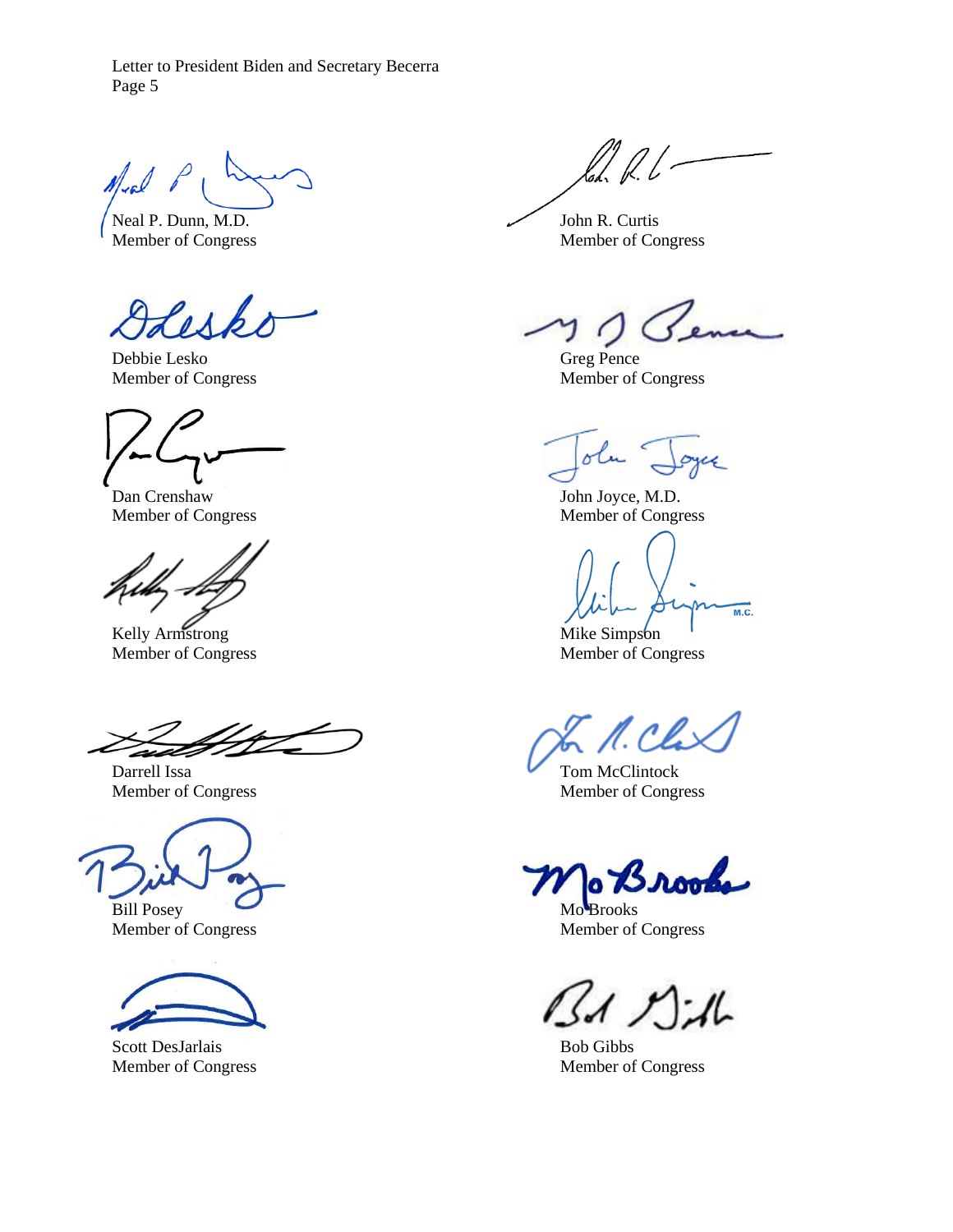augues.

Andy Harris, M.D. Bill Huizenga

Mry

Rodney Davis Ann Wagner

 $B_{rad}R$ 

Brad R. Wenstrup, D.P.M. Rick Allen Member of Congress Member of Congress

Barry Loudermilk John Moolenaar Member of Congress Member of Congress

Elise Stefanik Lee Zeldin

4æd

Darin LaHood Warren Davidson

Ted Budd Mike Gallagher

Member of Congress Member of Congress

hu Wager

Member of Congress Member of Congress

Nooleran

Member of Congress Member of Congress

Member of Congress Member of Congress

Member of Congress Member of Congress Member of Congress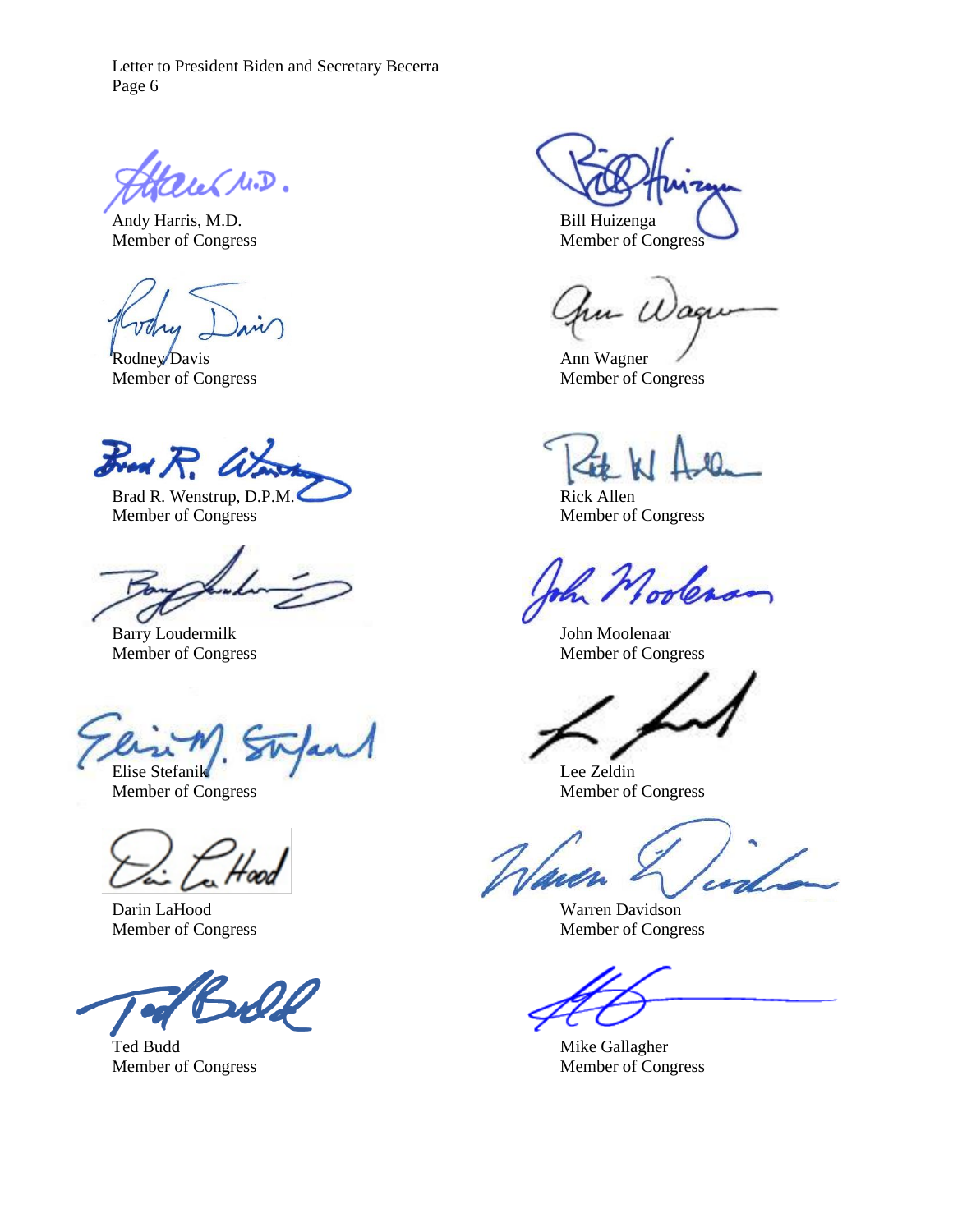Mike Johnson David Kustoff

Brian Mast Lloyd Smucker

 $\alpha$ lel Journal

Ralph Norman Troy Balderson<br>
Member of Congress Member of Con

 $\overline{\text{Kevin}}$  Hern Ben Cline Member of Congress Member of Congress

caroe D. miller

Carol D. Miller John Rose<br>Member of Congress Member of Services

Michael Waltz Dan Bishop Member of Congress Member of Congress



Member of Congress Member of Congress

David Kusto

Member of Congress Member of Congress

Member of Congress Member of Congress

Member of Congress

 $\overline{aa}$ 

John OW Rose

Member of Congress

Claudia Claudia (Leuney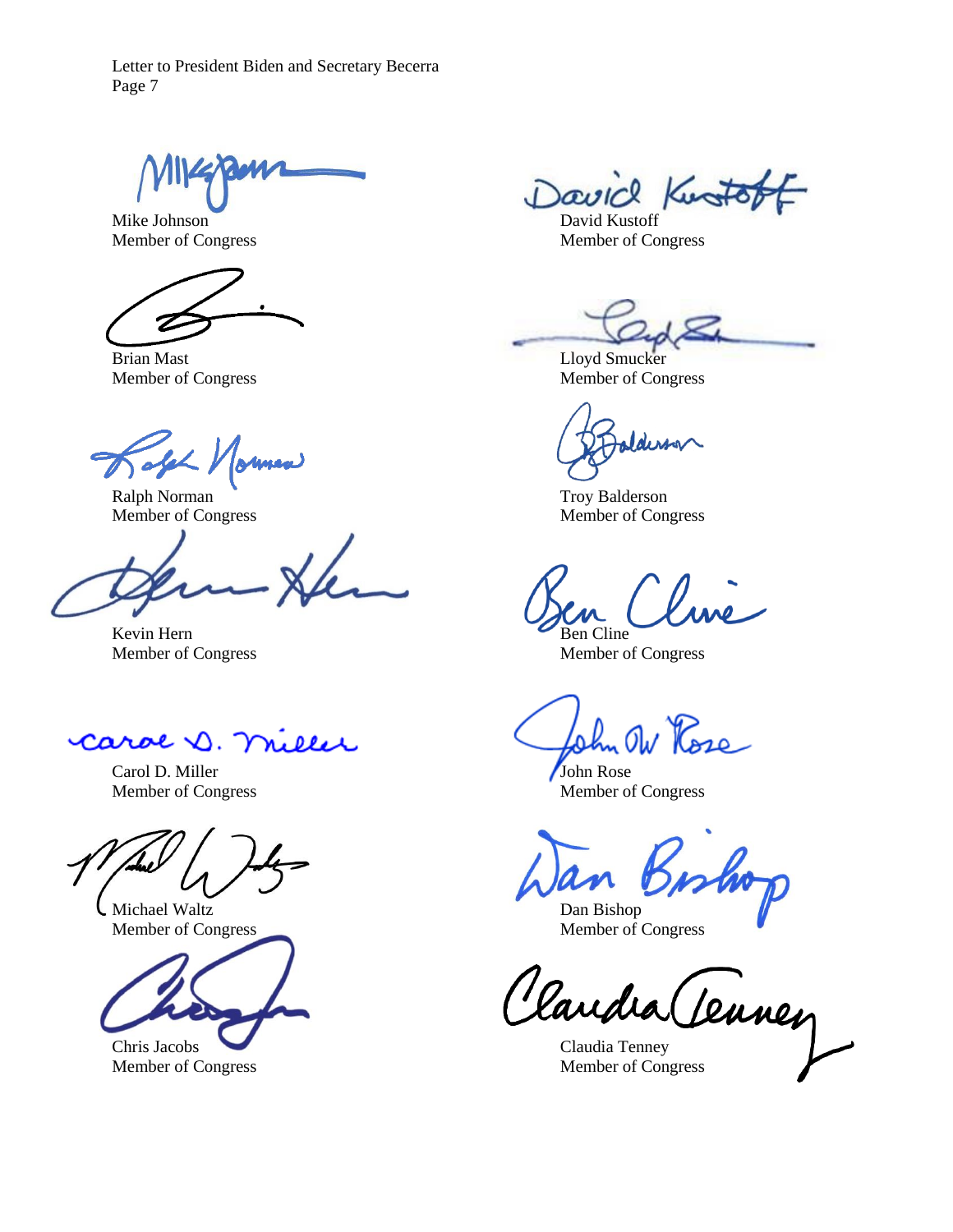Wille Cliff Bentz Kat Cammack

Member of Congress Member of Congress

Madiso

shley; Ashley Hinson Jake LaTurner

Member of Congress Member of Congress

bake D. Moore

August Pfluger Greg Steube Member of Congress Member of Congress

 $S.$   $eV$ de Maddison Cawthorn Andrew S. Clyde

Member of Congress Member of Congress

Dean

Randy Feenstra **Diana Harshbarger** Diana Harshbarger Member of Congress Member of Congress

Member of Congress Member of Congress

natte nieler Meeks Maria

Peter Meijer Mariannette J. Miller-Meeks, M.D.

Blake Moore **Jay Obernolte** Member of Congress Member of Congress